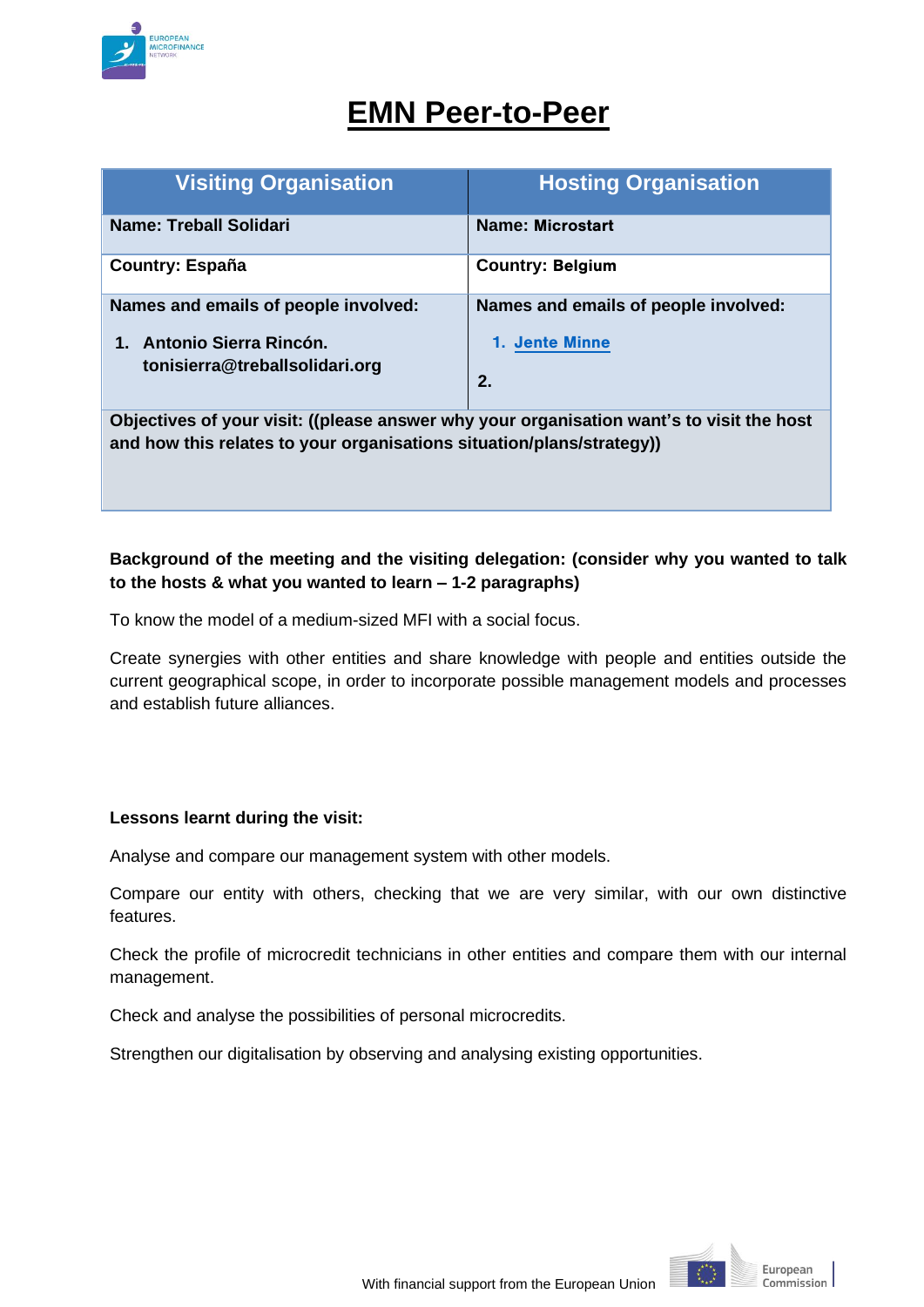

# **Adaptation of some key lessons to your own organisation (do you plan to adapt any thing you learnt in your own organisation):**

Among other issues, we have been able to deepen: our staff selection processes, in order to enhance certain values and methods to be implemented; develop our idea of creating a project for the development of microcredits for employment, in order to minimise the consequences of the current crisis caused by Covid-19; Incentivise our internal management by digitalising processes through digital tools.

### **Please rate the following statements by circling the appropriate number:**

| $1 = No$ , not at<br>all | $2 = Not really$                                   | $3 =$ Neutral | $4 = Yes,$<br>somewhat                                                              | $5 = Yes,$<br>absolutely |
|--------------------------|----------------------------------------------------|---------------|-------------------------------------------------------------------------------------|--------------------------|
|                          | .Did the event match your needs?                   |               |                                                                                     |                          |
| $\mathbf{1}$             | 2                                                  | 3             | 4                                                                                   | 5 <sub>x</sub>           |
| Additional comments:     |                                                    |               |                                                                                     |                          |
|                          |                                                    |               |                                                                                     |                          |
|                          |                                                    |               |                                                                                     |                          |
|                          |                                                    |               | .Did you feel supported by EMN in identifying expertise and facilitating the event? |                          |
| 1                        | 2                                                  | 3             | $\overline{4}$                                                                      | 5 <sub>x</sub>           |
| Additional comments:     |                                                    |               |                                                                                     |                          |
|                          |                                                    |               |                                                                                     |                          |
|                          |                                                    |               |                                                                                     |                          |
|                          | . Did you gain relevant knowledge and information? |               |                                                                                     |                          |
| $\mathbf{1}$             | $\overline{2}$                                     | 3             | 4                                                                                   | 5 <sub>x</sub>           |
| Additional comments:     |                                                    |               |                                                                                     |                          |
|                          |                                                    |               |                                                                                     |                          |
|                          |                                                    |               |                                                                                     |                          |
|                          |                                                    |               | . Will you apply the information from this event in your work?                      |                          |
| $\mathbf{1}$             | 2                                                  | 3             | $\overline{4}$                                                                      | 5 <sub>x</sub>           |
| Additional comments:     |                                                    |               |                                                                                     |                          |
|                          |                                                    |               |                                                                                     |                          |
|                          |                                                    |               |                                                                                     |                          |